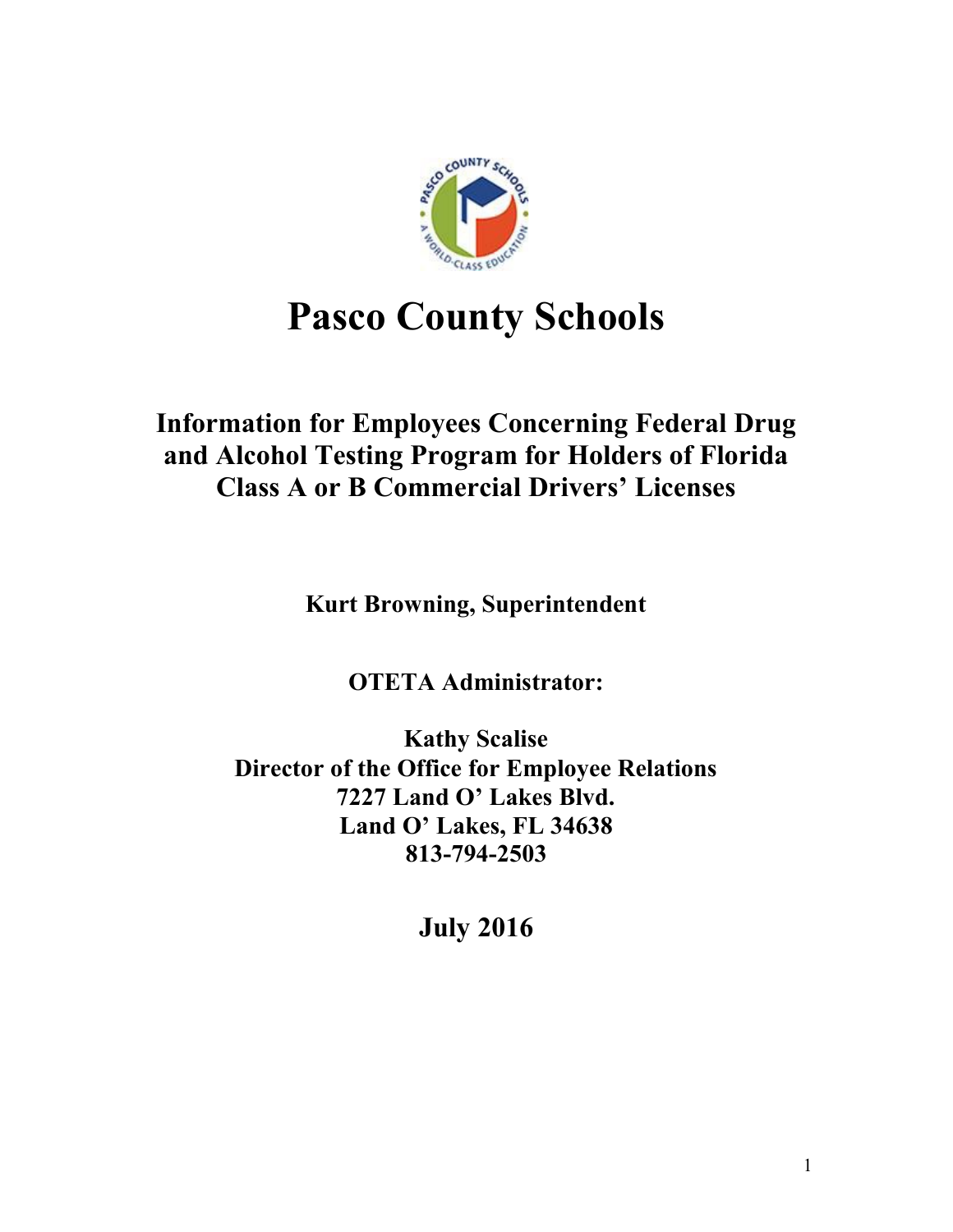#### **FOR HOLDERS OF FLORIDA CLASS A OR B COMMERCIAL DRIVER LICENSES**

#### **PURPOSE**

The purpose of this policy is to deter the use of drugs and alcohol in the workplace by establishing standard procedures for drug and alcohol testing for all School Board employees who are required to hold a Florida Class A or B commercial driver license as a condition of employment and who, in the course of their employment, may be required to drive a vehicle for which a Florida Class A or B commercial drivers' license is required.

#### **AUTHORIZATION**

Employers of persons holding Florida Class A or B commercial driver licenses and performing safety-sensitive functions are required to implement a drug and alcohol testing program pursuant to the Omnibus Transportation Employee Testing Act of 1991 (OTETA), regulations of the Federal Highway Administration (FHWA) contained in 49 CFR Parts 40 and 382, et al, and Section 234.101, Florida Statutes.

#### **QUESTIONS ABOUT THIS POLICY**

Any covered employee who has a question about this policy should contact the Director of the Office for Employee Relations.

#### **EFFECTS OF DRUG USE/ALCOHOL ABUSE**

Chemical dependency is an illness which is preceded by the misuse and/or abuse of alcohol and other drugs. It is recognized that the problems associated with substance abuse are becoming increasingly commonplace in today's society. Individuals who suffer from chemical dependency often have one or more accompanying medical issues, including lung and cardiovascular disease, stroke, cancer, and mental disorders. Imaging scans, chest X-rays, and blood tests show the damaging effects of alcohol and drug abuse throughout the body.

Chemical dependency, either in the form of alcohol or illicit drugs, also has a negative impact on families. A national study from 2000 reports that more than eight million children are affected by parental substances abuse in the US, increasing their rate of accidental injuries, morbidity, being abused and neglected and future personal substance abuse.

According to the Center for Disease Control and Prevention, the abuse of tobacco, alcohol, and illicit drugs is costly to our Nation, exacting over \$600 billion annually in costs related to crime, lost work productivity and healthcare. In addition, the 2012 National Survey on Drug Use and Health (NSDUH), reports that an estimated 10.3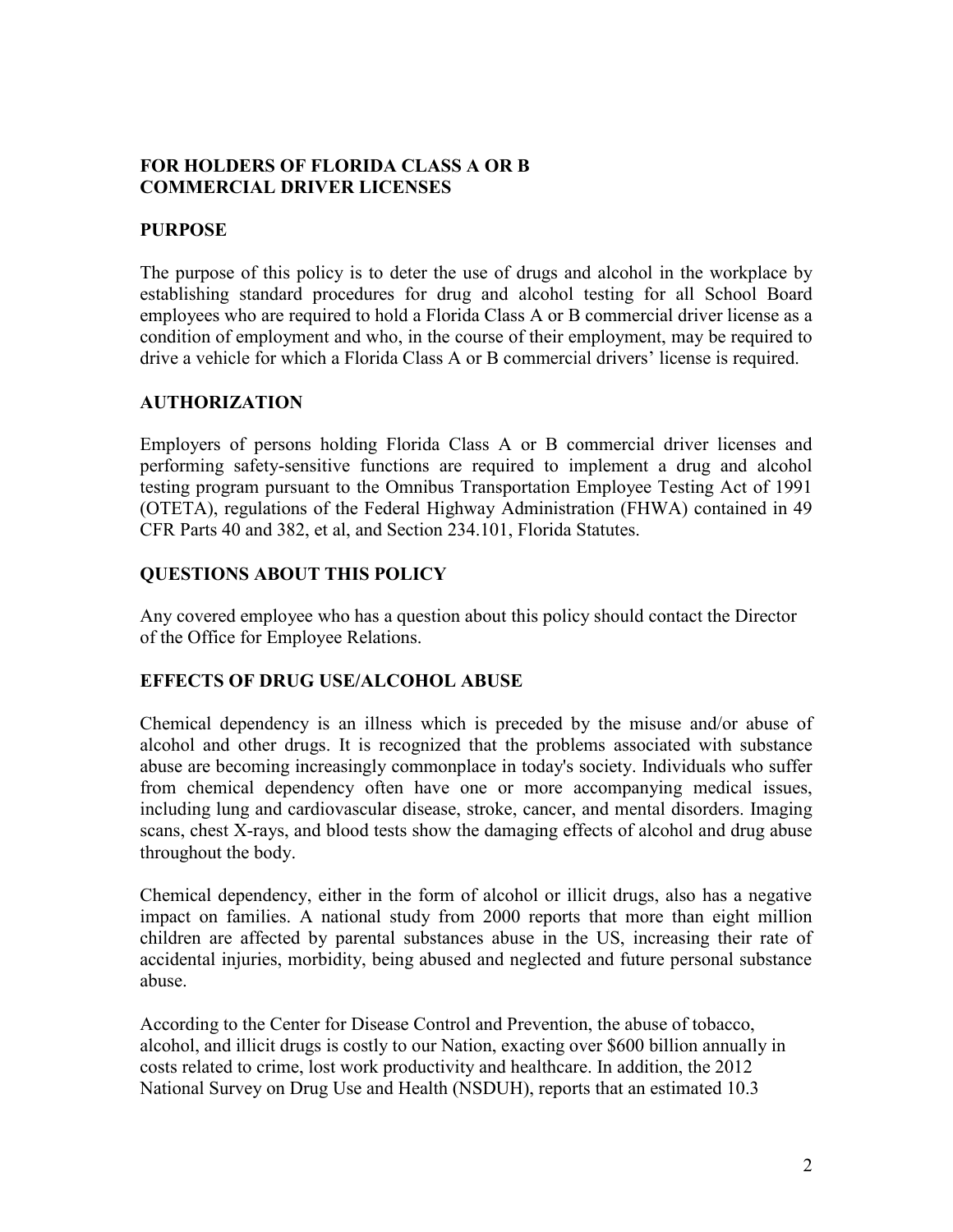million people aged 12 or older (or 3.9 percent of adolescents and adults) reported driving under the influence of illicit drugs during the year prior to being surveyed.

In 1991 the Omnibus Transportation Employee Testing Act was enacted to promote and protect public safety by preventing illicit drug use and alcohol misuse by employees in public transportation occupations and other safety-sensitive professions.

# **NOTICE TO AFFECTED EMPLOYEES**

This policy applies to: (1) all School Board employees who are required to hold a Florida Class A or B commercial drivers' license as a condition of employment and who, in the course of their employment, may be required to drive a vehicle for which a Florida Class A or B commercial drivers' license is required; (2) all School Board employees who may from time to time drive a district-owned or leased vehicle for which a Florida Class A or B commercial drivers' license is required.

The School Board will communicate to all covered employees prior to conducting drug and alcohol testing information about the program and provide the reasons for conducting said test(s). The School Board shall provide written notice of the required testing to covered employees and shall provide oral notice at the time of the actual testing.

# **EDUCATION AND TRAINING**

The School Board shall provide educational materials that explain the requirements of the program and its policies and procedures with respect to meeting the requirements.

# **DEFINITIONS**

**Alcohol**: The intoxicating agent in beverage alcohol, ethyl alcohol, or other low molecular weight alcohols including methyl and isopropropyl alcohol.

**Alcohol use**: The consumption of any beverage, mixture, or preparation, including any medication, containing alcohol.

**Confirmation test**: For alcohol testing, it is a second test, following a screening test with a result of 0.02 or greater, which provides quantitative data of alcohol concentration. For controlled substances testing, it is a second analytical procedure to identify the presence of a specific drug or metabolite which is independent of the screening test and which uses a different technique and chemical principle from that of the screening test to ensure reliability and accuracy. Gas chromatography/mass spectrometry (GC/MS) is the only authorized confirmation method for cocaine, marijuana, opiates, amphetamines, and phencyclidine.

**Commercial motor vehicle**: A motor vehicle or combination of motor vehicles used in commerce to transport passengers or property if the motor vehicle (1) has a gross combination weight of 26,001 or more pounds inclusive of a towed unit with a gross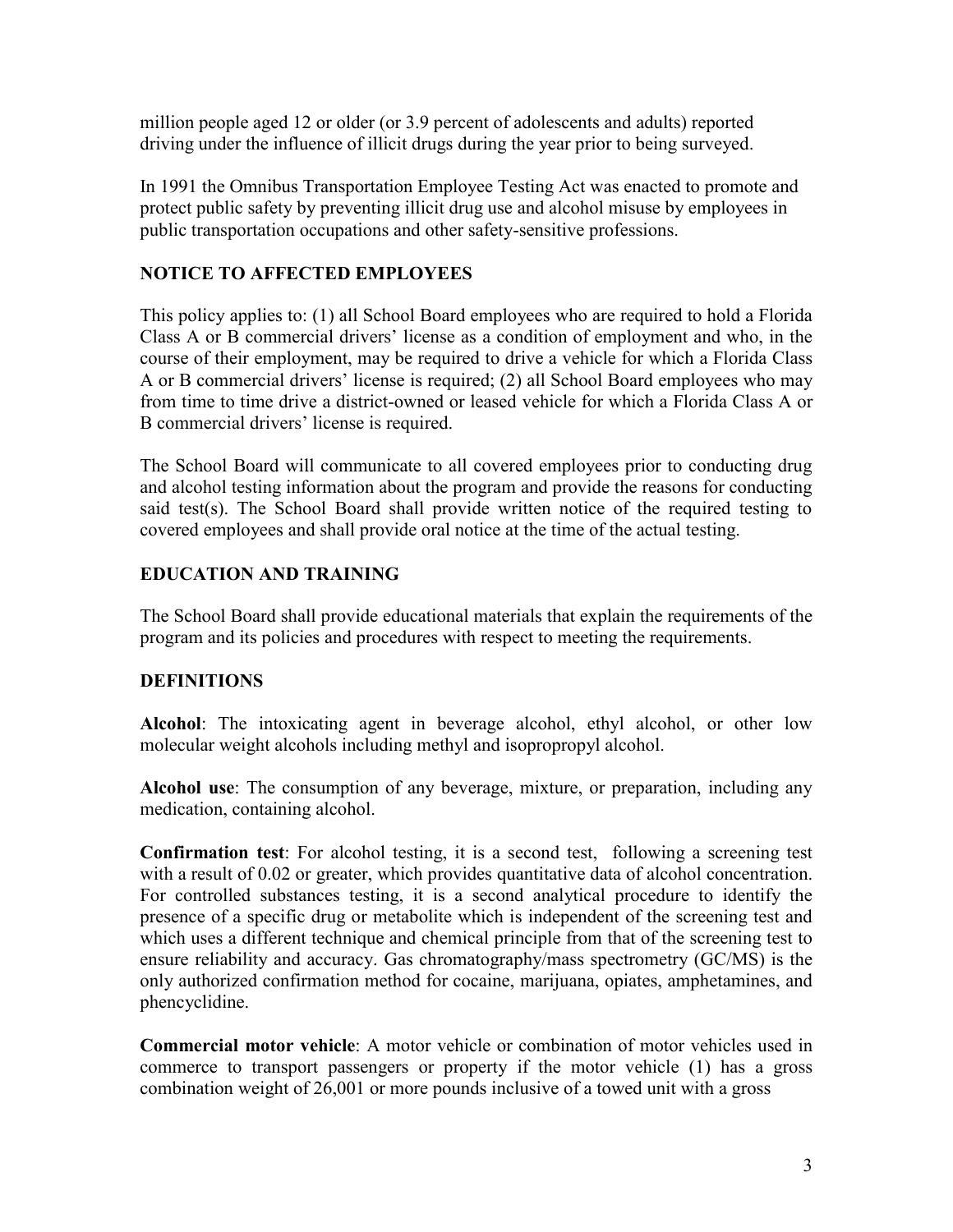weight rating of more than 10,000 pounds; or (2) has a gross vehicle weight rating of 26,001 pounds; or (3) is designed to transport 16 or more occupants , including the driver; or (4) is of any size and is used to transport of hazardous materials that requires the vehicle to be placarded under the Hazardous Materials Regulations (49 CFR Part 172, Subpart F).

**Driver:** Any person with a Florida Class A or B commercial driver license who operates a commercial motor vehicle. This includes but is not limited to full time, regularly employed drivers and casual, intermittent or occasional drivers. For the purposes of preemployment/pre-duty testing only, the term "driver" includes a person applying to an employer to drive a commercial motor vehicle.

**On-duty time**: Means all time from the time a driver begins to work or is required to be in readiness for work until the time he/she is relieved from work and all responsibility for performing work.

**Prohibited Substances or Drugs**: Any illegal drug or substance as identified in Schedules I through V of Section 202 of the Controlled Substance Act and as further defined by 21 CFR §1300.11 through §1300.15. This includes, but is not limited to, marijuana, amphetamines, opiates, phencyclidine (PCP), and cocaine. Illegal use includes use of any illegal drug or misuse of legally prescribed or obtained prescription drugs.

**Performing a safety-sensitive function**: A driver is considered to be performing a safety-sensitive function during any period in which he or she is actually performing, ready to perform, or immediately available to perform any safety-sensitive function.

**Refusal to submit to an alcohol or controlled substance test**: Means that a driver (1) fails to provide adequate breath for testing without a valid medical explanation after he or she has received notice of the requirement for breath testing in accordance with the provisions of this law, (2) fails to provide adequate urine for controlled substances testing without a valid medical explanation after he or she has received notice of the requirement for urine testing in accordance with the provisions of this law, or (3) engages in conduct that clearly obstructs the testing process, including adulterating or substituting a specimen

**Safety-sensitive employee**: Identified by the Federal Highway Administration as a driver of a vehicle which requires a Florida Class A or B commercial drivers' license.

**Safety-sensitive functions**: Any of those on-duty functions set forth in 40 CFR §395.2 *On-Duty time,* paragraphs (1) through (7).

**Screening test** (also known as initial test): In alcohol testing, it means an analytical procedure to determine whether a driver may have a prohibited concentration of alcohol in his/her system. In controlled substance testing, it means an immunoassay screen to eliminate "negative" urine specimens from further consideration.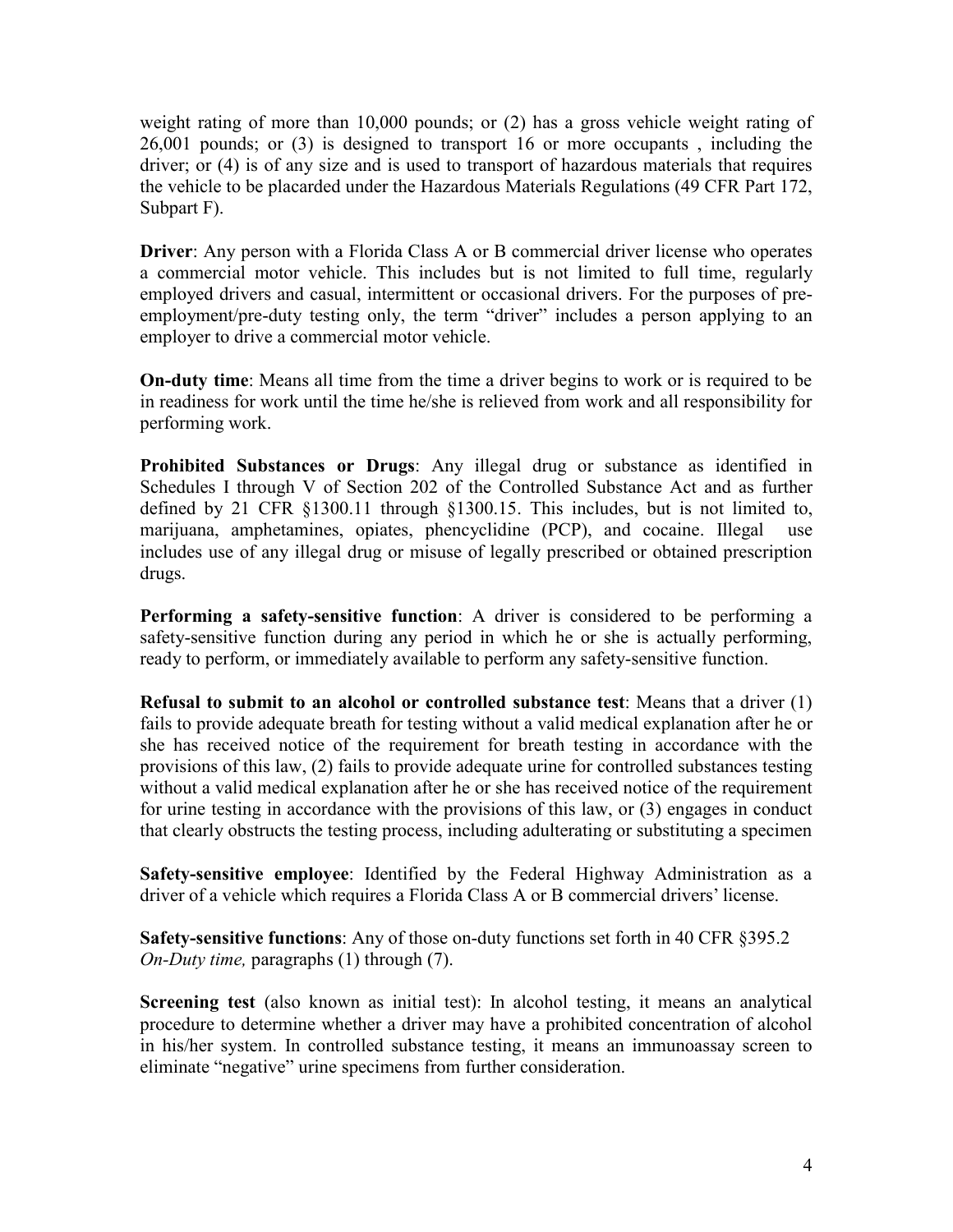Drivers must not use or possess alcohol or any illicit drug while assigned to perform or actually performing safety-sensitive functions. Drivers must not report for service, or remain at work if under the influence or impaired by alcohol; have a breath concentration of 0.04 or greater; have used an illicit drug.

In addition, drivers may not use alcohol within four hours of reporting for service. Drivers with a breath alcohol concentration of 0.02 to 0.039 shall be removed from performing safety-sensitive duties for not less than 24 hours.

Drivers must not report for duty or remain on duty when using any controlled substance unless used pursuant to the instructions for an authorized medical practitioner who has advised the driver that the substance does not adversely affect the driver's ability to safely operate a vehicle.

If a driver's behavior or appearance suggests alcohol misuse or illicit drug use, a reasonable suspicion alcohol or drug test will be conducted. If a breath test cannot be administered to determine the presence of alcohol, the employee shall be removed from performing safety-sensitive duties for not less than 24 hours.

#### **TESTING AND ANALYSIS**

It is the intent of the School Board to comply with all alcohol and controlled substance testing procedures contained in 49 Code of Federal Regulations Parts 382.291, 192, and 395. The School Board recognizes the need to protect individual dignity, privacy and confidentiality in the program. Specimen analysis shall be conducted in a manner to assure a high degree of accuracy and reliability and using laboratory facilities which are certified by the U.S. Department of Health and Human Services and the Florida Agency for Health Care Administration. In order to comply with FDOT requirements, all alcohol and controlled substance testing must be requested/reported using OTETA forms. Tests shall be conducted to detect the presence of alcohol, marijuana, amphetamines, opiates, phencyclidine (PCP), and cocaine.

The following are conditions under which testing may be conducted as required by Federal regulations or when circumstances warrant.

#### 1. Pre-Employment Testing

All applicants for employment for positions requiring a Florida Class A or B commercial driver license shall undergo testing prior to employment except as otherwise specified pursuant to 382.301(c). Written documentation must be provided by the candidate for employment to substantiate the exception.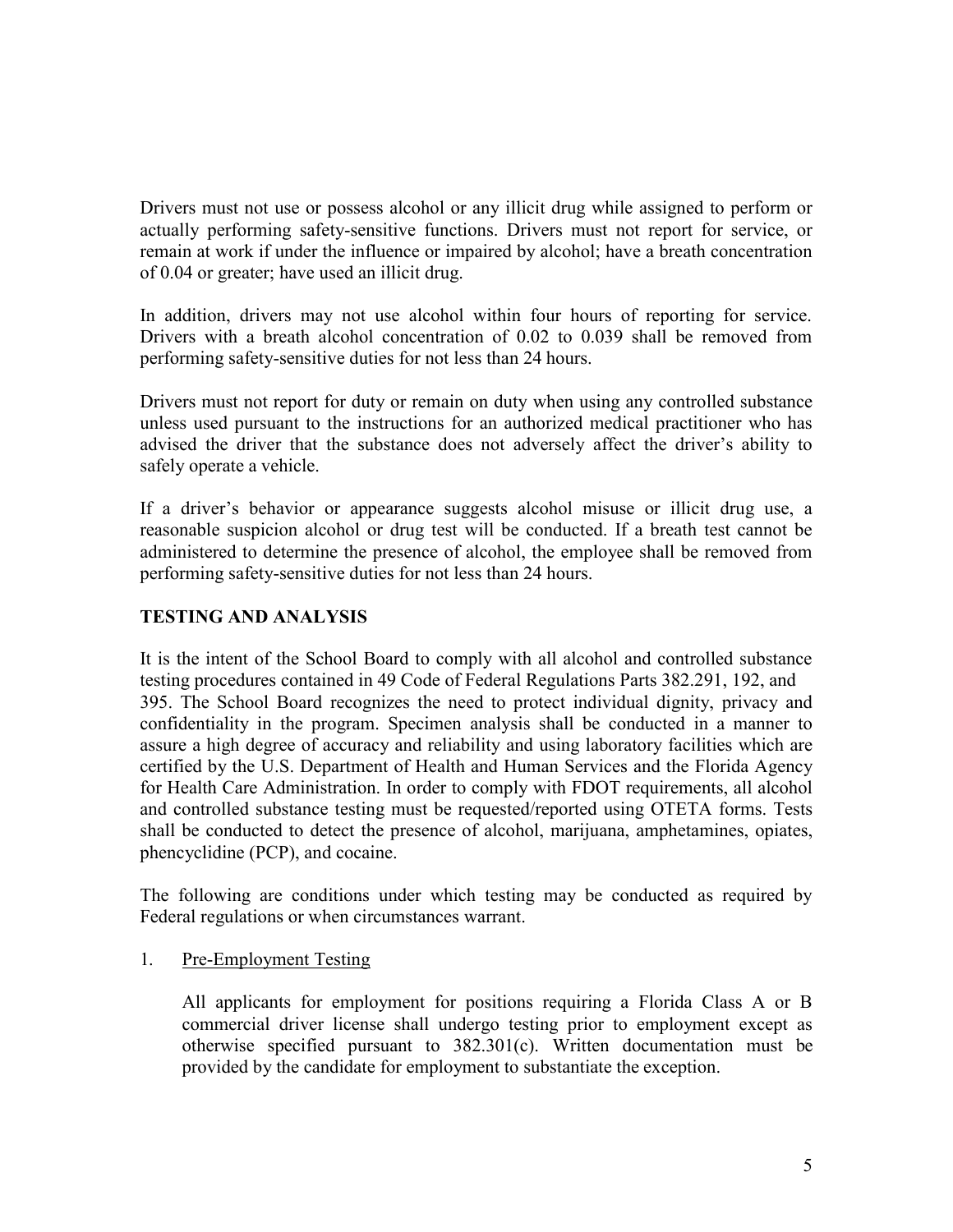#### 2. Reasonable Suspicion Testing

A supervisor or designee outside the bargaining unit who has been trained in accordance with the requirements of FHWA Regulations shall require a driver to submit to an alcohol or drug test when the employer has reasonable suspicion to believe that a driver has violated the prohibitions contained in the FHWA Regulations.

Reasonable suspicion must be based on documented objective facts and circumstances which are consistent with the long- and short-term effects of alcohol or substance abuse including but not limited to physical signs and symptoms, appearance, behavior, speech, and/or body odor.

The required observations for alcohol and/or controlled substance reasonable suspicion testing shall be made by a supervisor or designee who has been trained for at least 60 minutes on alcohol misuse and an additional 60 minutes on controlled substance misuse.

3. Post-Accident Testing

Alcohol and drug testing will be administered following an accident when the driver was performing a safety-sensitive function. Accidents are defined to very limited circumstances by the FHWA which include loss of human life, driver received a citation from a law enforcement officer and either a driver or passenger received immediate medical treatment away from the scene of the accident or one of the vehicles involved was towed from the scene of the accident due to operational impairment. Such testing must be conducted within the time limits set forth in the FHWA Regulations (8 hours for alcohol testing and 32 hours for drug testing).

If a driver is required to take a post-accident alcohol test, he/she is prohibited from using alcohol within eight (8) hours following the accident or prior to undergoing a post-accident alcohol test, whichever comes first.

4. Random Testing

All covered employees shall be subject to random, unannounced drug and alcohol testing. The annual random rate for alcohol testing shall be 10% of the covered employees. The annual random rate for controlled substance testing shall be 50% of the covered employees.

5. Return-to-Duty Testing

All employees who previously tested positive on a drug or alcohol test must submit to a return-to-duty test and test negative prior to returning to duty.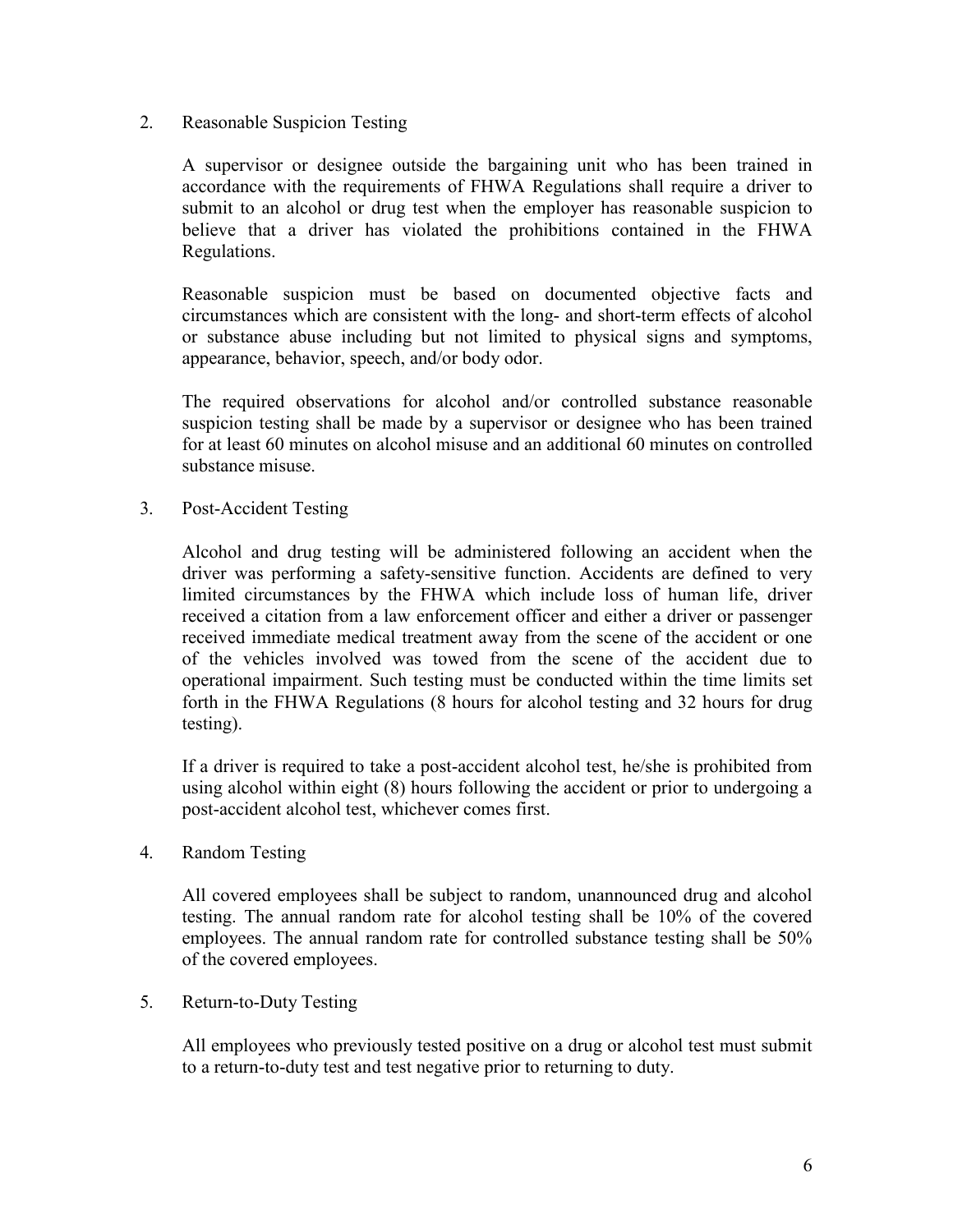6. Follow-up Testing

Unannounced follow-up alcohol and/or controlled substance testing as directed by a substance abuse professional in accordance with FHWA Regulations shall occur when it is determined that a covered employee is in need of assistance in resolving problems associated with alcohol misuse and/or use of drugs. The number and frequency of follow-up testing shall be determined by the substance abuse professional.

Any employee who questions the results of a required drug test set forth in this policy may request that a test of the split sample be conducted. This test must be conducted at a different testing laboratory.

Failure of the employee to submit to any required drug or alcohol test will be considered a positive test result in accordance with FHWA Regulations.

# **VIOLATION OF POLICY**

An employee assigned safety-sensitive functions will be considered to be in violation of this policy when:

- he/she reports his/her use of prohibited substances or consumption of alcohol in violation of this policy; or
- when a drug test indicates the presence of alcohol in a concentration of 0.04 or higher; or
- when he/she refuses to take a required test
- when he/she refuses to submit to any test by adulterating or substituting a specimen.

# **DISCIPLINARY ACTION**

Effective June 2, 1997, testing positive for either alcohol or drugs in violation of the Omnibus Transportation Employee Testing Act of 1991 (OTETA) regulations will result in the employment consequence of an automatic recommendation for termination, but every affected employee has options that he/she should pursue to avoid this consequence.

# **TREATMENT INFORMATION**

It is generally accepted that alcoholism and other chemical dependencies are a form of illness that can be treated successfully if identified as early as possible, and if appropriate treatment programs are promptly instituted. Organizations offering such treatment programs are readily available in the community. Each covered employee who engages in prohibited conduct will be referred to a substance abuse professional for an evaluation to determine what assistance, if any, the employee needs in resolving problems associated with alcohol misuse and controlled substance use.